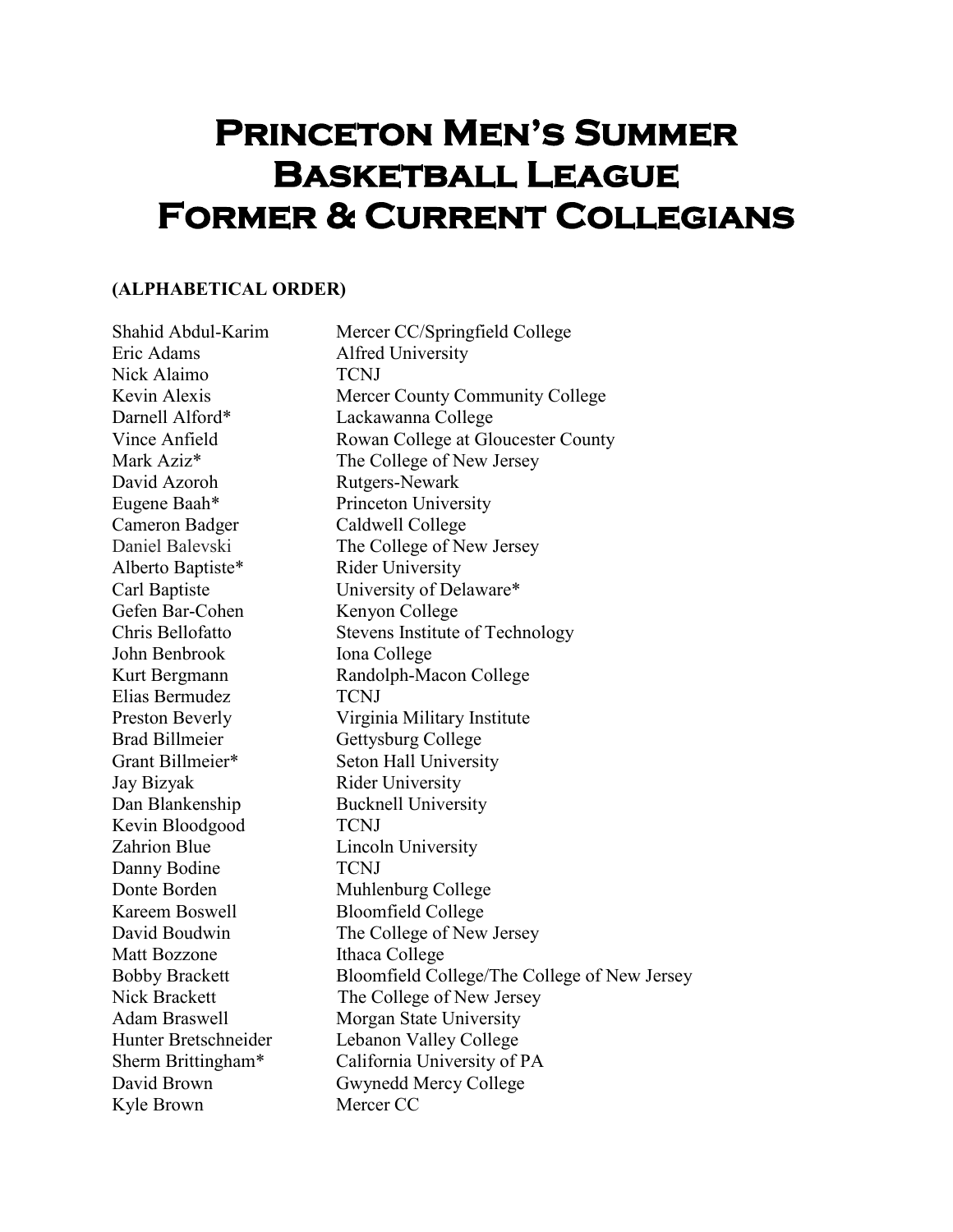Jeff Bullis Georgetown University Naysean Burch TCNJ Jerrel Burke Holy Family University Kyle Burke The College of New Jersey Christian Burns\* Philadelphia University Greg Burston\* Rider University Liam Byrne TCNJ Jorge Cajigas\* Mercer CC/Coppin State University Justin Carbone TCNJ Geoff Card St. Michael's College Kyle Carmichael Neumann College Caleb Carpenter Lancaster Bible College Niall Carpenter TCNJ Brian Caver\* Seton Hall University John Celestand\* Villanova University/ L.A. Lakers Steve Ciotti DeSales University Kameron Clark Cairn University Jim Clemente TCNJ Reggie Coleman Neumann University Luke Connaghan DeSales University Pat Connaghan University of the Sciences Charles Cooke James Madison University/Dayton University\* John Coolahan Babson College Lou Conde Penn State University - Du Bois Mike Conover Murray State Junior College/Stockton State College Justin Conway Princeton University Trevor Covey Lebanon Valley College/TCNJ Matt Crane **Arcadia University** Jodi Crowley The College of New Jersey Tai Crutchfield\* Philadelphia University Eamon Cuddy Middlebury College Jimmy Curran Lebanon Valley College Mike D'Allegro Stevens Tech Erik Daniels Mercer CC Ike Davis Kean College Dwight Davis\* Albright College Elijah Davis Moravian College Nick Davidson Bloomfield College Bobby Davison The College of New Jersey Pete Denby Amherst College Dan DeSerio The College of New Jersey Matt Diamond The College of New Jersey Anthony DiCaro TCNJ Willie Dingle Rider University Tony Dixon Towson University Parker Dortch Loyola Marymount University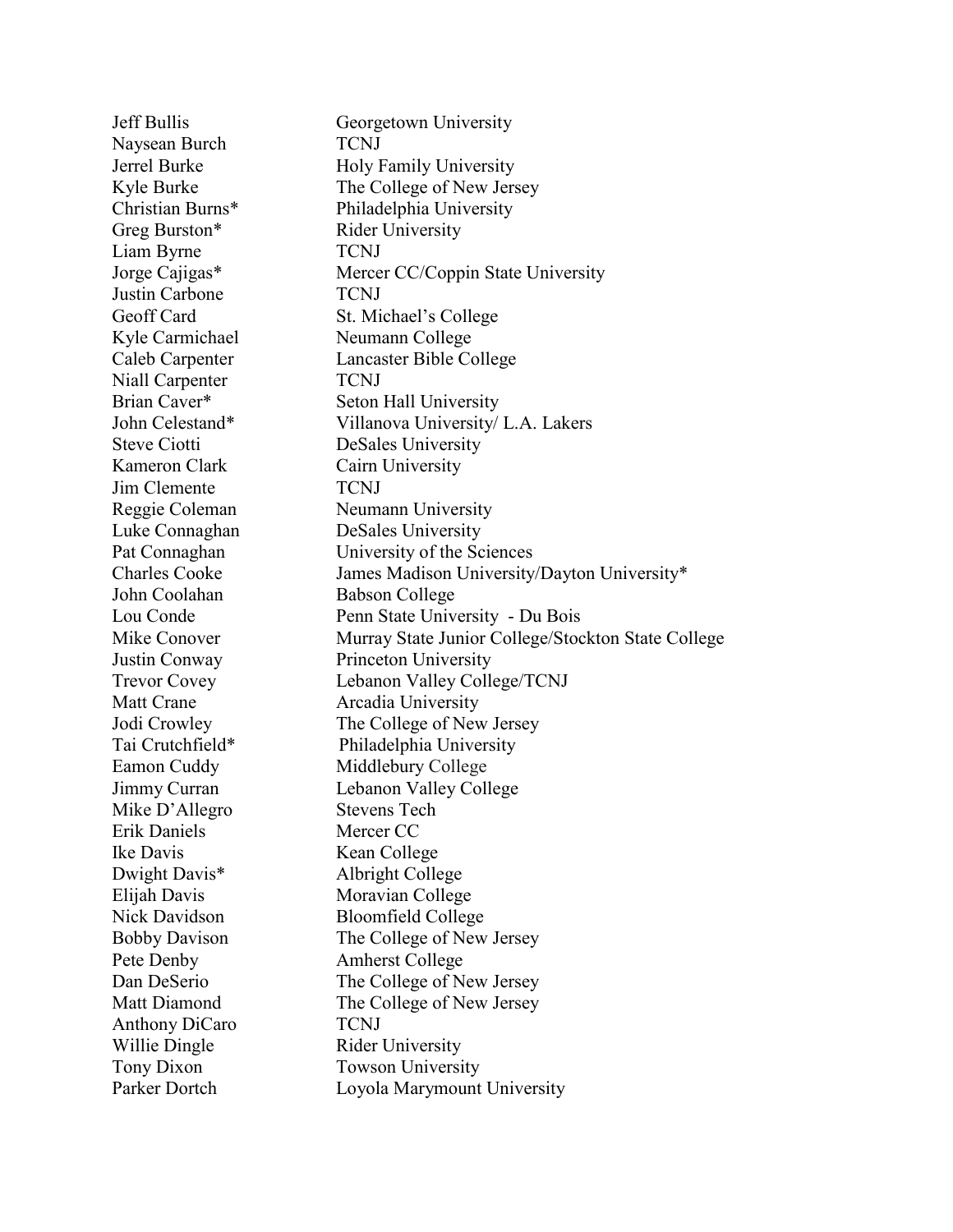Chris Doyal\* Princeton University Harold Driver\* Quinnipiac University Goran Dulac Cabrini College Harrison Dunne-Polite Bowdoin College Jeff Dzierzawiec Susquehanna University Tommy Egan TCNJ Pat Ekeuro Princeton University Ahmed El-Nokali\* Princeton University Bill Entwhistle University of St. Louis Skye Ettin The College of New Jersey Michael Fee University of Scranton Dewey Ferguson The College of New Jersey Marshawn Ferguson Mercer CC Scott Findlay The College of New Jersey Greg Ford Delaware Valley College James Ford Mercer CC/Clarion University of Pennsylvania Asmar Fortney Mercer CC/Rutgers University-Newark Alex Fox The College of New Jersey Pete Fox St. Francis (PA) University Jay Frank The College of New Jersey John Fryc Mercer County Community College Garland Gillette Montclair State University Rashawn Glenn\* Lehigh University Jordan Glover TCNJ Joe Godwin Lafayette College Mike Goodson University of Pittsburgh Derick Grant\* The College of New Jersey/Harlem Globetrotters Whis Grant East Stroudsburg University Kyle Green St Anselm College DJ Griffin The College of New Jersey Tim Guers St. Anselm Deon Hale Ramapo Colllege Maurice Hallett\* Lehigh University Brian Halligan The College of New Jersey Deon Hames\* Rider University Raz Harris Mercer CC Steve Harris\* East Stroudsburg University Juwan Harrison Mercer CC Andrew Hauber Arcadia University Jonathan Haynes The College of New Jersey Chris Hatchell Mercer CC/The College of New Jersey Marcus Healey Kenyon College Bobby Henning Catholic University/The College of New Jersey Nigel Herbert Alfred University Sean Hoggs University of Maryland Eastern Shore Bill Holup Wesley College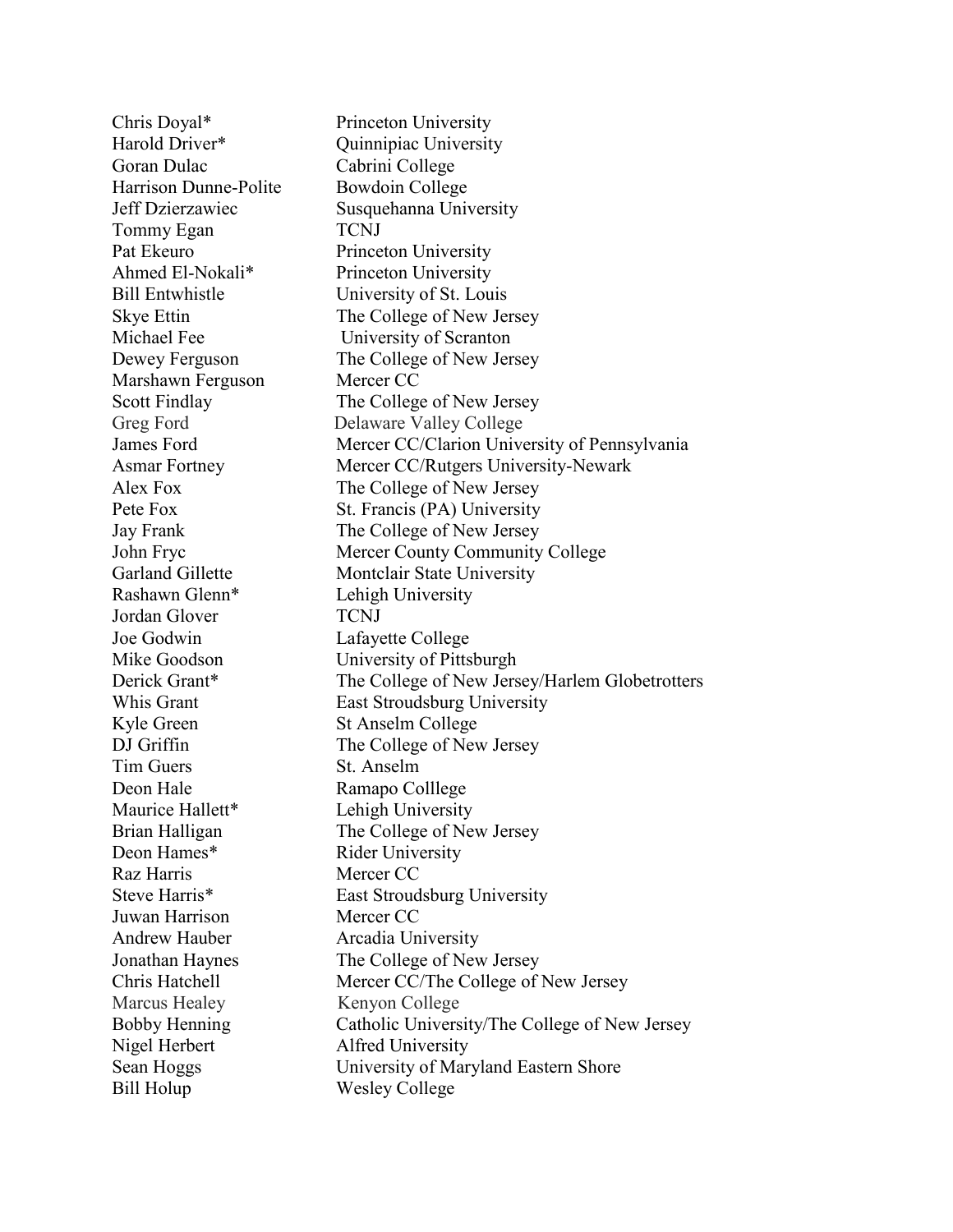Jacob Hopping TCNJ Troy Hottenstein Princeton University Adam Hyncik Lehigh University Jermaine Jackson Albright College Kevin Janowski Ursinus College Travis Joceyln TCNJ Derek Johnson\* University of Virginia/Trenton State College Jayson Johnson The College of New Jersey Jerry Johnson\* Rider University Kar'ron Johnson Saint Elizabeth University Kevin Johnson TCNJ Matt Johnson Tampa University Paul Johnson\* Rider University Ryan Johnson Bridgewater College Shawn Johnson TCNJ Zavon Johnson Stockton College Keith Jones\* University of Hartford Sheldon Jones Stevens Institute of Technology Torian Jones\* Notre Dame University Troy Jones East Stroudsburg University Tyler Jones FDU/ Joe Kane The College of New Jersey Michael Kane Drew University Larry Kearse Mercer CC Ryan Keegan The College of New Jersey Peter Kelly The College of New Jersey Eric Klacik The College of New Jersey Jesse Krasna Ursinus College Tim Krug University of Pennsylvania Chase Kumor Salisbury University Zak Kumor Elmira College Boakai Lalugba\* Bucknell University Jason Larranaga TCNJ Bryan Leftwich\* Princeton University Justin Leith\* UNC-Wilmington/Merrimack College Lior Levy Franklin & Marshall College Khalid Lewis University of Delaware/ La Salle University/Illinois University Tyrone Lewis\* Niagara University Gabe Lewellus<sup>\*</sup> Princeton University Brian Lloyd\* Brown University Rick Lloyd Brown University Joe LoStracco Ursinus College Damon Lumpkin NC Central University/Hampton University Donnell Lumpkin<sup>\*</sup> Rutgers University Matt Mancuso **University of Scranton** Rodique Massenat Mississippi Gulf Coast/McLennan Community College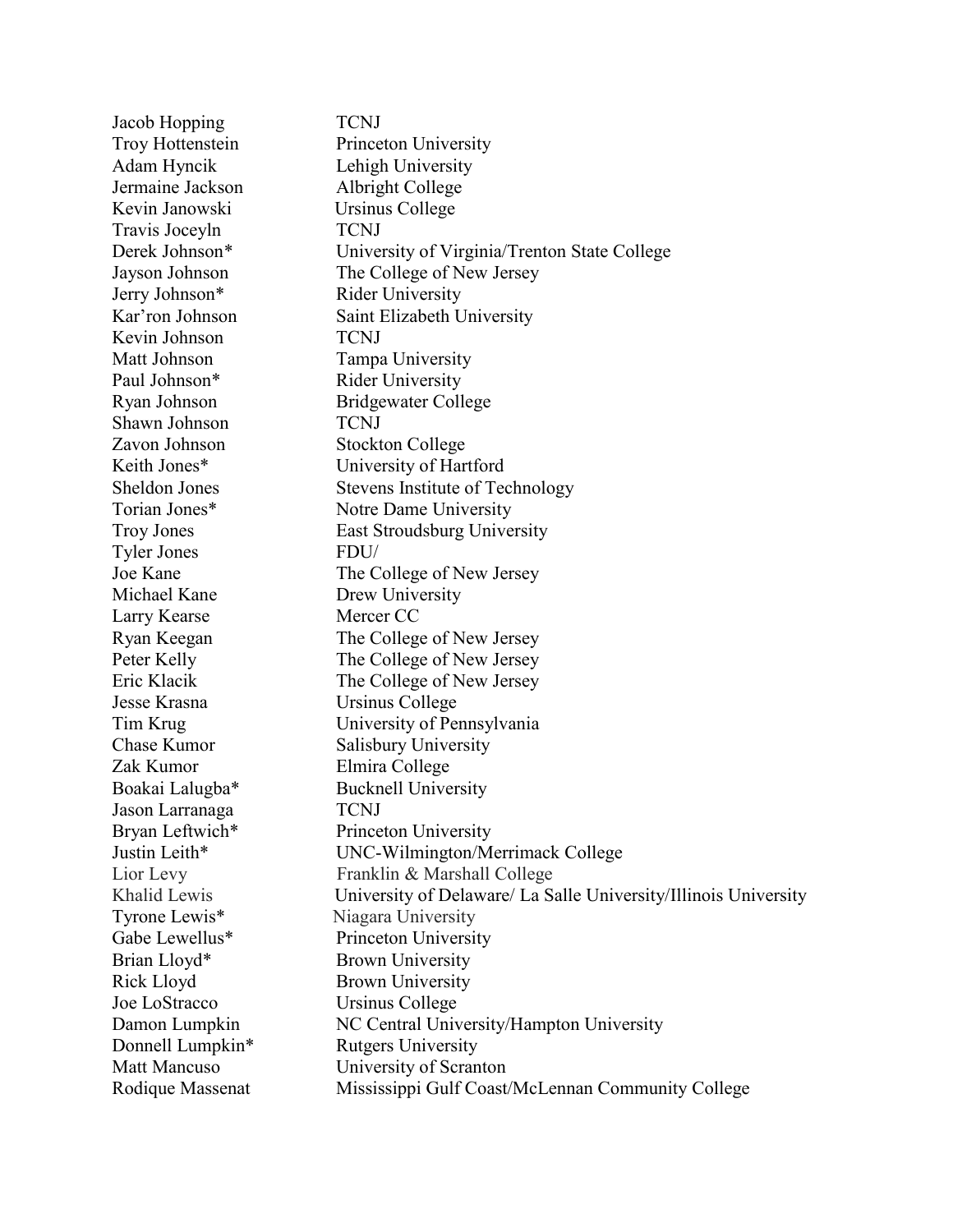Emmanual Matlock The College of New Jersey Michael Marciano Ursinus College Matt Margolis Ursinus College Stosh Maziarz Elizabethtown College Eric McAlister Stony Brook University John McArthur Susquehana University/Immaculata University Bert McCallam Rutgers-Newark Brian McCarthy Ramapo College Ryan McDowell TCNJ Brandon McGill University of Maine at Presque Isle Athletics Julian McGowan Seward County Community College Tyler Miller The College of New Jersey Anthony Milligan TCNJ Armel Minyem Rider University Joe Montano TCNJ Hashim Moore Princeton University Mike Moyer Tulane University/Mercer CC/University of Pennsylvania Edwin Munoz\* Rider University Eric Murdock Jr TCNJ Zack Muredda Ursinus College Jamil Newsome Rider University Kris O'Connor Rowan University Ned Ogoemesim Caldwell University Iyke Okafor\* Casper College/Florida Atlantic University Olare Oladipo TCNJ Lucas Olshevski Ursinus College Andre Oliveras St. Francis (NY)/Clarion University of PA Jake O'Neill Ursinus College Adam Oresky Hartford University Isaac Outten · Salem Community College Luke Owings Princeton University Dr. Michael Palmer Norwich University\* Jalen Parham Cecil College/Montclair State Univeristy Matt Paulus Ursinus College Mike Pemberton Ocean CC Peghuentz Pericles Upper Iowa University Tom Perkins Denison University Mark Petersen\* Rutgers University Geoff Petrie Princeton University Cliff Pollard Mercer CC Dan Ragsdale Tufts University Kaison Randolph Jefferson (Philly U + Thomas Jefferson U) Robert Reed\* Rider University Matt Remsen **Arcadia University** Bram Reynolds University of Maryland-Eastern Shore Bryan Rivers Pace University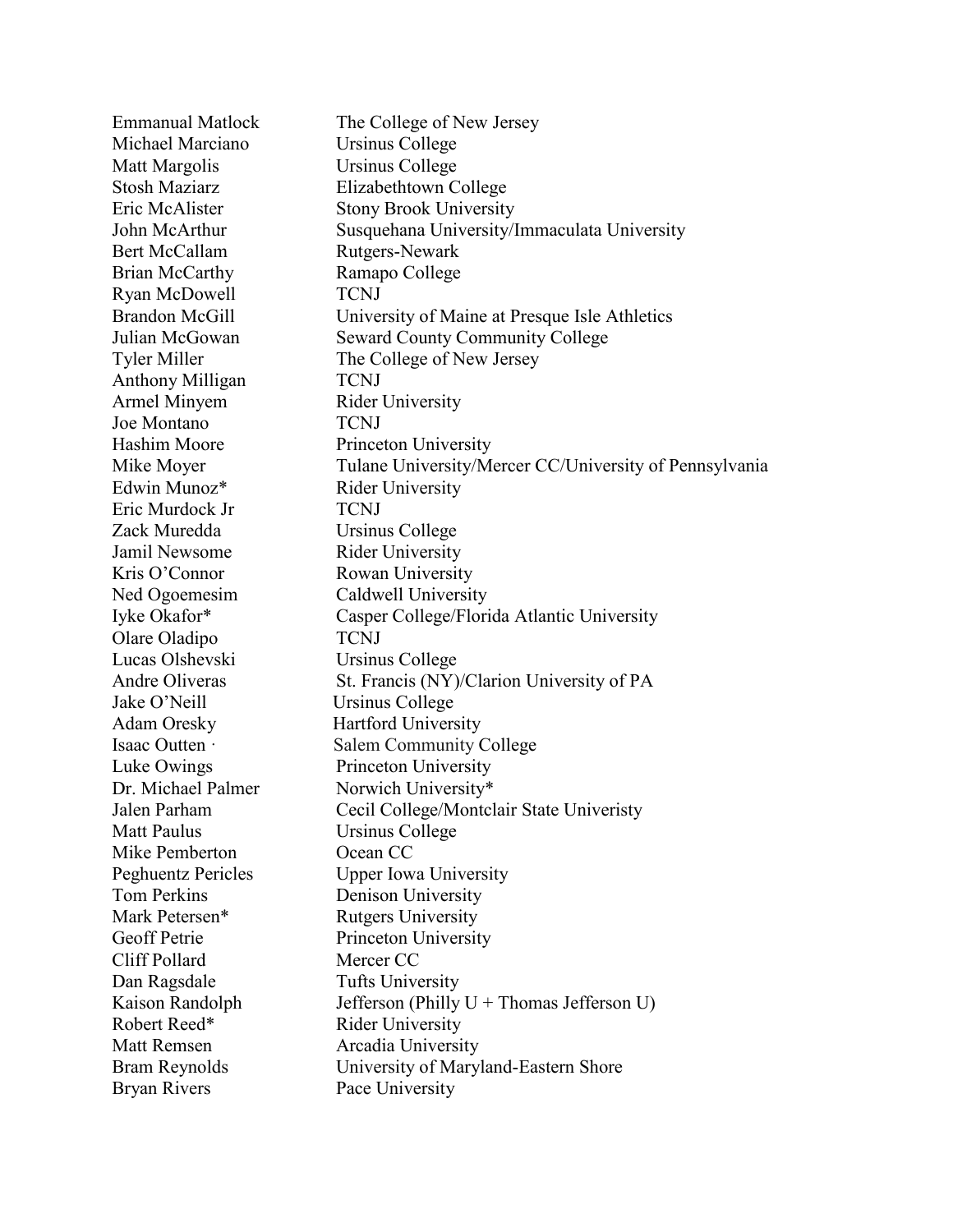| Ray Robbins               | Princeton University                              |
|---------------------------|---------------------------------------------------|
| Avery Robinson            | <b>Wesleyan University</b>                        |
| Jeff Robinson             | University of Memphis/Seton Hall University       |
| Josh Robinson             | Drake University/Susquehanna                      |
| Nigel Robinson            | Felician College                                  |
| David Rodriquez           | <b>TCNJ</b>                                       |
| Michael Rubayo            | <b>Swarthmore College</b>                         |
| A.J. Rubin                | Oxford College of Emory                           |
| Dave Sands                | New Hampshire                                     |
| Nick Santalucia           | Stevens Institute of Technology                   |
| Noah Savage*              | Princeton University                              |
| Scott Schroeder           | Washington & Lee College                          |
| Mike Scott                | <b>Rider University</b>                           |
| Zach Sibel                | Deleware Valley College                           |
| Rich Simkus*              | Princeton University                              |
| <b>Kurt Simmons</b>       | LaSalle University                                |
| <b>Scott Simmons</b>      | Johns Hopkins University                          |
| James Smith               | DeSales University                                |
| Tommy Soulias             | Kean University                                   |
| Corey Stanford            | Catholic University/TCNJ                          |
| Antonio Stapleton*        | <b>Rider University</b>                           |
| Ryan Stein                | Randolph-Macon College                            |
| Kevin Steurer             | Princeton University                              |
| Jeff Stewart*             | Muhlenburg College                                |
| Mike Strittmatter         | Princeton University                              |
| Thomas Swartz             | Marywood University                               |
| Greg Tarca                | Quinnipiac University                             |
| Kevin Tarca               | Quinnipiac University                             |
| Julian Tate               | Loyola University                                 |
| Robert Taylor*            | <b>Rider University</b>                           |
| <b>Wesley Telfare</b>     | South Carolina State University                   |
| <b>Buddy Thomas</b>       | Drew University                                   |
| Rob Thomas                | <b>Bucknell University</b>                        |
| John Thompson             | Mercer CC/Trenton State College                   |
| Russ Thompson             | Stevens Institute of Technology                   |
| Courtney Tierney*         | Farleigh Dickinson University/Franklin & Marshall |
| <b>Art Tooles</b>         | Siena College                                     |
| Cameron Tucker            | College of St Elizabeth                           |
| Pat Vasturia              | Ursinus College                                   |
| Gyl Vaught                | The College of New Jersey                         |
| <del>Jason Vegotsky</del> | <b>Bucknell University</b>                        |
| Jack Vreeswyck            | <b>TCNJ</b>                                       |
| Mike Vreeswyck*           | Temple University                                 |
| <b>Tracy Wade</b>         | Paris Junior College                              |
| Randy Walko               | <b>TCNJ</b>                                       |
| Michael Walley            | TCNJ                                              |